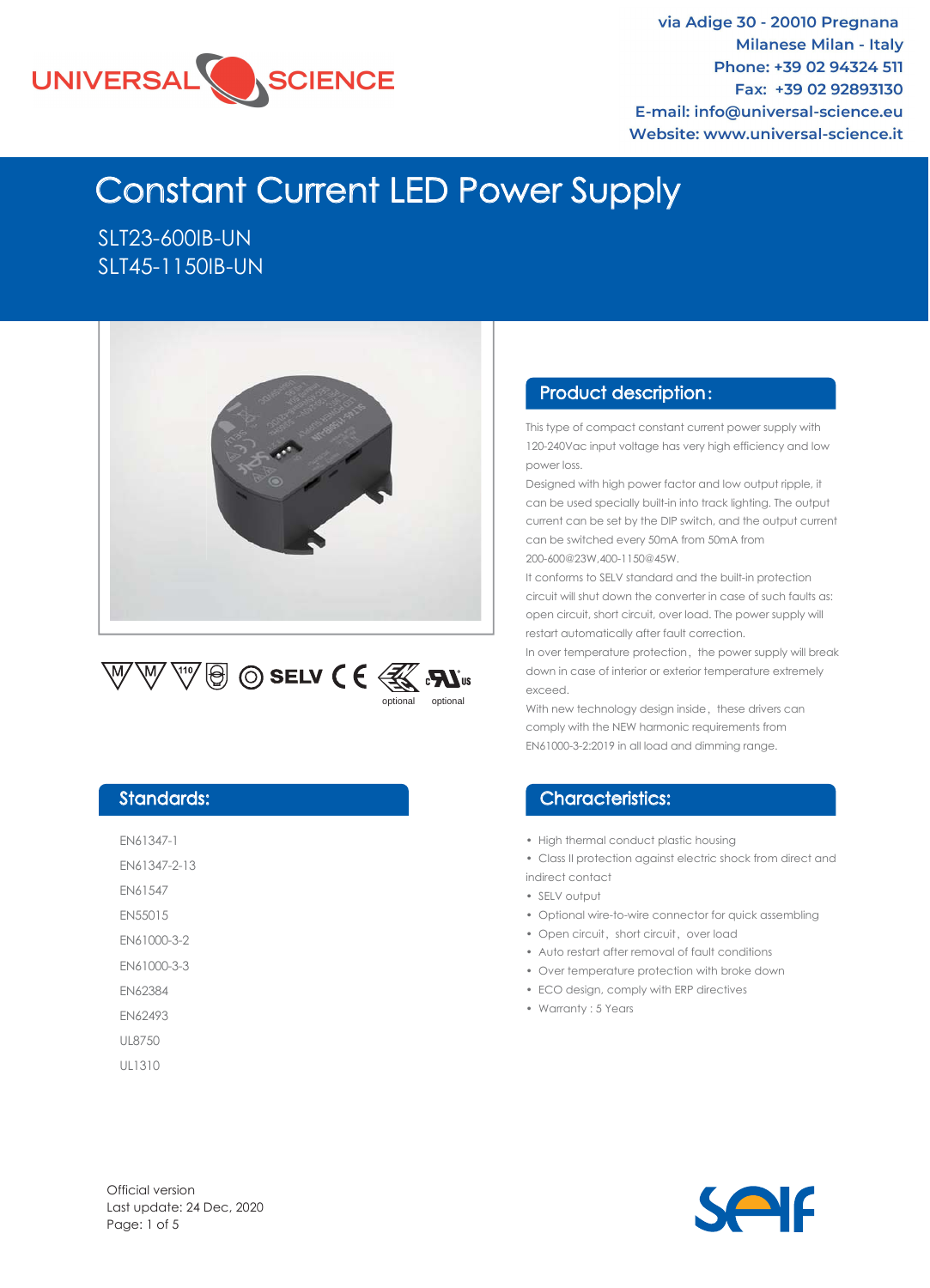### Specifications:

| Model                      |                                                                             | SLT23-600IB-EU                                                                | SLT45-1150IB-EU                                                         |  |  |  |  |  |
|----------------------------|-----------------------------------------------------------------------------|-------------------------------------------------------------------------------|-------------------------------------------------------------------------|--|--|--|--|--|
| Output                     | turn on time(S)                                                             | $\leq 0.5$                                                                    | $≤0.5$                                                                  |  |  |  |  |  |
|                            | output current(mA) <sup>0</sup>                                             | 200\250\300\350\450\500\550\600                                               | 400\450\500\550\600\650\700\750\800<br>\850\900\950\1000\1050\1100\1150 |  |  |  |  |  |
|                            | output current tolerance <sup>2</sup>                                       | ≤5%(15-42V)≤10%(6-15V)                                                        | ≤5%(15-42V)≤10%(6-15V)                                                  |  |  |  |  |  |
|                            | ripple current(<200hZ) <sup>8</sup>                                         | $\leq 3\%$                                                                    | $\leq 3\%$                                                              |  |  |  |  |  |
|                            | working voltage range(V)                                                    | 6-42(39@600mA)                                                                | 6-42(40@1100mA,39@1150                                                  |  |  |  |  |  |
|                            | Max. output current peak (non-repetitive)                                   | below Select current*1.2@any condition                                        | below Select current*1.2@any condition                                  |  |  |  |  |  |
|                            | dimming interface                                                           | n/a                                                                           |                                                                         |  |  |  |  |  |
|                            | dimming range                                                               | n/a                                                                           |                                                                         |  |  |  |  |  |
|                            | rated supply voltage(Vac)                                                   | 120-240                                                                       | 120-240                                                                 |  |  |  |  |  |
|                            | voltage range(Vac)                                                          | 110-264                                                                       | 110-264                                                                 |  |  |  |  |  |
|                            | input voltage DC range                                                      | 176-280VDC                                                                    | 176-280VDC                                                              |  |  |  |  |  |
| Input                      | line frequency(Hz)                                                          | 0/50/60                                                                       | 0/50/60                                                                 |  |  |  |  |  |
|                            | input current(mA) <sup>0</sup>                                              | 250                                                                           | 410                                                                     |  |  |  |  |  |
|                            | Full load efficiency(%)                                                     | 85%                                                                           | 88%                                                                     |  |  |  |  |  |
|                            | power factor <sup>0</sup>                                                   | 0.7-0.95 full range                                                           | 0.7-0.95 full range                                                     |  |  |  |  |  |
|                            | inrush current(lpk)                                                         | 25A/60uS                                                                      | 15A/100uS                                                               |  |  |  |  |  |
|                            | short circuit protection                                                    | hiccup mode, restart automatically after fault correction.                    |                                                                         |  |  |  |  |  |
| <b>Protection</b>          | over temperature protection                                                 | break down                                                                    |                                                                         |  |  |  |  |  |
|                            | over load capacity                                                          | exceed maximum rated output range+2V                                          |                                                                         |  |  |  |  |  |
|                            | over load protection                                                        | hiccup mode, restart automatically after fault correction.                    |                                                                         |  |  |  |  |  |
|                            | surge capacity                                                              | $L-N: 1KV$                                                                    |                                                                         |  |  |  |  |  |
|                            | $Ta(\mathbb{C})$                                                            | 0-60 test with lamp body                                                      |                                                                         |  |  |  |  |  |
| <b>Ambient</b><br>and Life | Tc max. $(C)$                                                               | 90                                                                            |                                                                         |  |  |  |  |  |
|                            | Storage Temperature(C)                                                      | $-3080$                                                                       |                                                                         |  |  |  |  |  |
|                            | ambient humidity range                                                      | 5%85%RH, Not condensing                                                       |                                                                         |  |  |  |  |  |
|                            | nominal life-time(hrs)                                                      | 50'000@Tc                                                                     |                                                                         |  |  |  |  |  |
|                            | weight(g)                                                                   | 95                                                                            | 95                                                                      |  |  |  |  |  |
| Other                      | dimensions (LxWxH)(mm)                                                      | $\phi$ 64.2x27                                                                | $\phi$ 75.8x30                                                          |  |  |  |  |  |
|                            | casing material                                                             | Plastic                                                                       | Plastic                                                                 |  |  |  |  |  |
|                            | housing colour                                                              | black                                                                         | black                                                                   |  |  |  |  |  |
|                            | type of protection                                                          | <b>IP20</b>                                                                   | IP <sub>20</sub>                                                        |  |  |  |  |  |
|                            | protection class                                                            | <b>CLASS II</b>                                                               | <b>CLASS II</b>                                                         |  |  |  |  |  |
| <b>Note</b>                | 1. At 230Vac, 50Hz, full load.<br>3. At 230Vac, 50Hz, LED load, below 200Hz | 2. Tolerance: includes set up tolerance, line regulation and load regulation. |                                                                         |  |  |  |  |  |

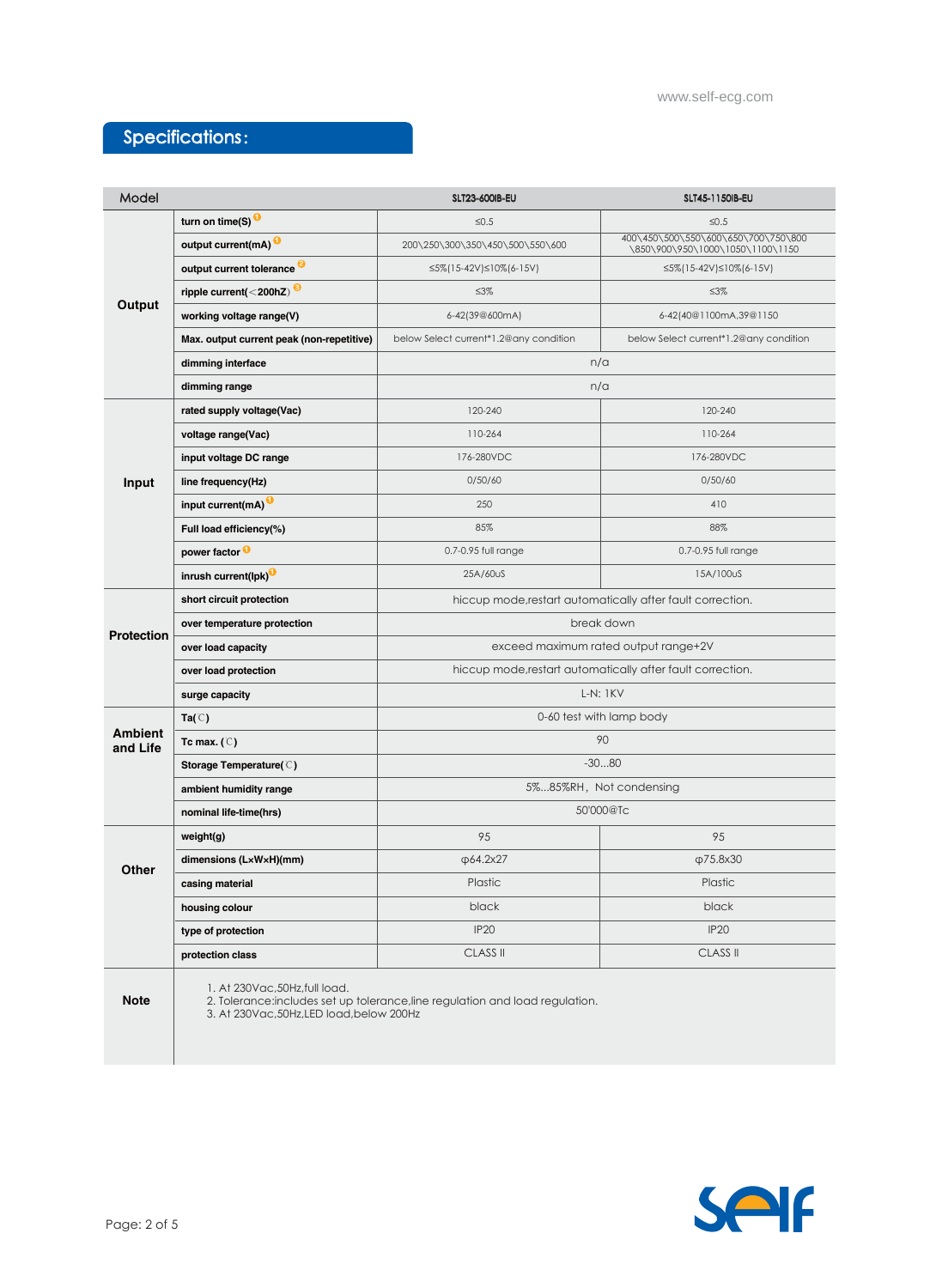www.self-ecg.com

### Dimensions(mm):



Wiring diagram:



**SLT23-600IB-UN**

**SLT45-1150IB-UN**

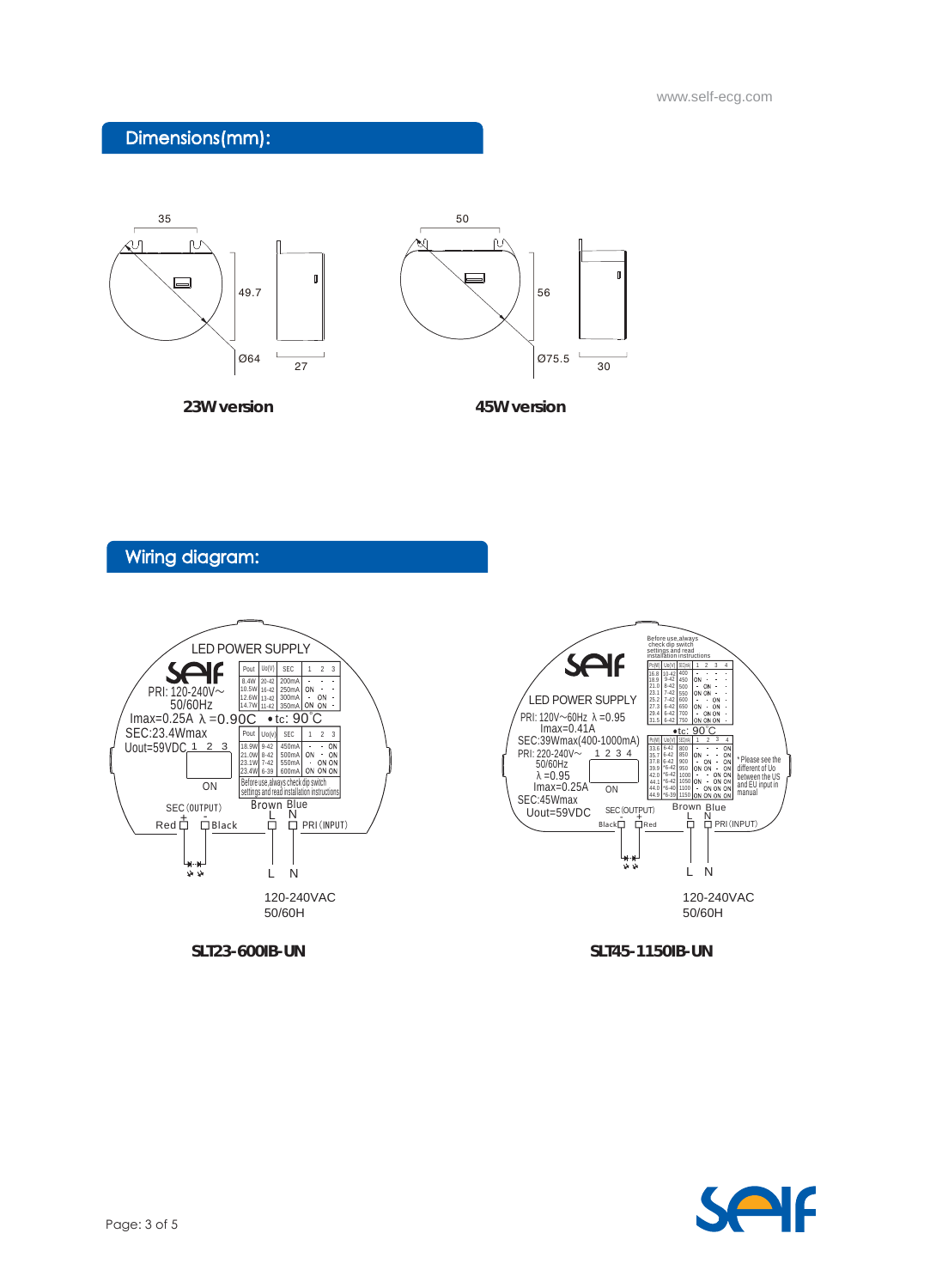# Electrical curves:





#### **NOTE**

For constant current power supply,"LOAD" means the percentage of the maximum rated output voltage. For constant voltage power supply,"LOAD" means the percentage of the maximum rated output current.

## MCBS information:

| Miniature circuit<br>breaker<br>Model<br><b>Model</b> | <b>B10</b> | <b>B13</b> | <b>B16</b> | <b>B20</b> | C10 | C13 | C16 | C20 |
|-------------------------------------------------------|------------|------------|------------|------------|-----|-----|-----|-----|
| SLT23-600IB-UN                                        | 58         | 77         | 96         | 121        | 100 | 121 | 164 | 200 |
| SLT45-1150IB-UN                                       | 28         | 36         | 45         | 56         | 48  | 60  | 81  | 100 |